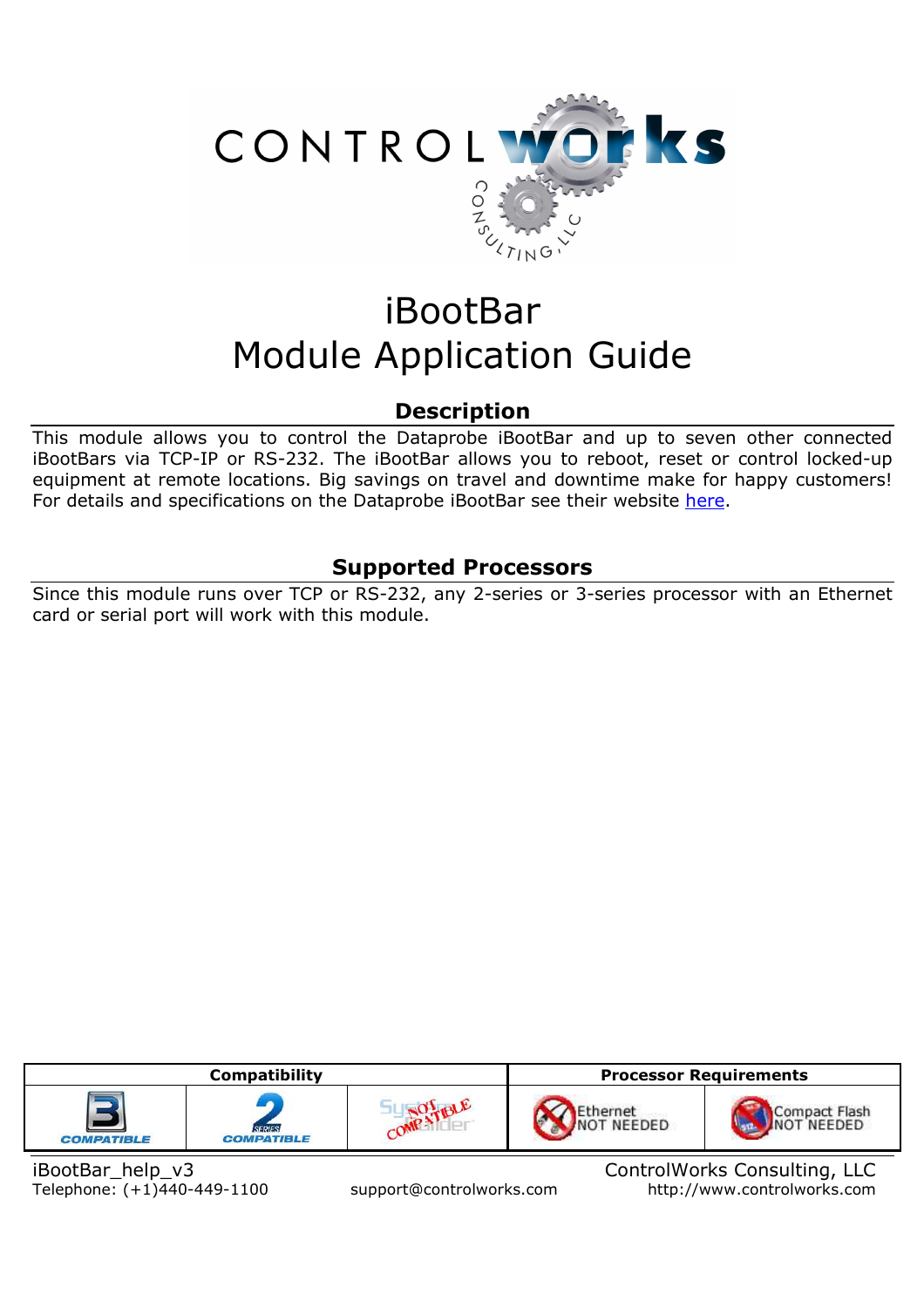# **Ethernet Configuration Information**

To control the iBootBar over TCP, insert a TCP/IP client into your program. Configure the client as shown below, making sure you enter the IP address of the iBootBar in the "Use IP Address" field. The IP ID will vary depending on where it is inserted into the program, or the IP ID numbering scheme of the system.

| Device Name                                 | <b>IP Net Address</b> | Connection Sheet Device Info       |                 |
|---------------------------------------------|-----------------------|------------------------------------|-----------------|
| IP ID<br>04                                 | $Q$ IP ID             | Remap this IP ID at program upload |                 |
| Default Address<br>$10 -$<br>$\mathbb{Z}$ 2 | 0                     | 201                                | Use IP Address  |
|                                             |                       |                                    | O Use Host Name |
|                                             |                       |                                    |                 |

Declare the TCP/IP client symbol as shown below, making sure the port is set to 23d.

|                  |             | TCP/IP Client. |                             |  |
|------------------|-------------|----------------|-----------------------------|--|
| ibootbar connect | Connect     |                | Connect-F bootbar_connect-f |  |
|                  |             |                | status ibootbar status      |  |
| ibootbar tx\$    | TX\$        |                | RX\$ ibootbar rx\$          |  |
|                  | 23d<br>Port |                |                             |  |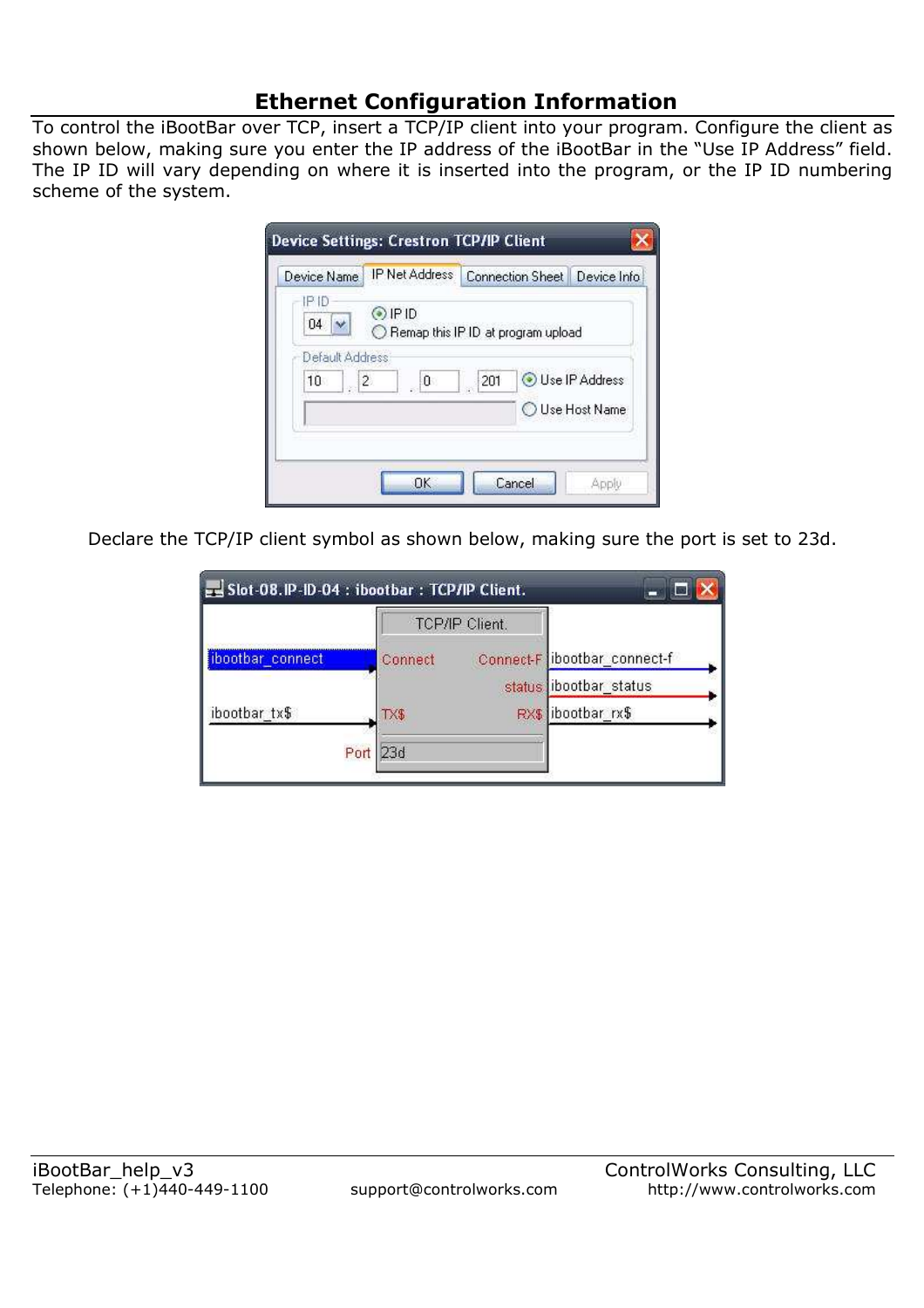#### **Firmware Note**

This module will run only on CUZ 3.155.1240 or later for 2-Series processors and . The iBootBar must be running Version 1.50b.264 or higher

#### **Multiple iBootBars**

It is possible for one iBootBar to report status and relay commands to other iBootBars if they are configured for Cluster operation. If you are using multiple iBootBars and they are configured for Cluster Operation, you must connect to the master iBootBar to control and get status from the other units. Therefore, only one instance of this module is needed to control up to eight iBootBars.

#### **Virtual Connection Logic**

This module is built utilizing virtual connection logic that will allow you to right-click and drag the module symbol to a TCP/IP client symbol, select "Import Device Logic" to autoconnect the two symbols. You will be prompted to add an optional signal prefix to the autoconnected signals. SIMPL will add an underscore character at the end of the prefix you enter automatically, so a space or underscore does not need to be entered in this dialog. Due to Crestron's implementation of this feature, the programmer will still need to manually enter the port number (23d) on the TCP/IP client symbol.



|          | be created during import of the Device Logic. | You may enter an optional prefix for signals that are to |
|----------|-----------------------------------------------|----------------------------------------------------------|
|          |                                               |                                                          |
|          |                                               |                                                          |
|          |                                               |                                                          |
| iboothar |                                               |                                                          |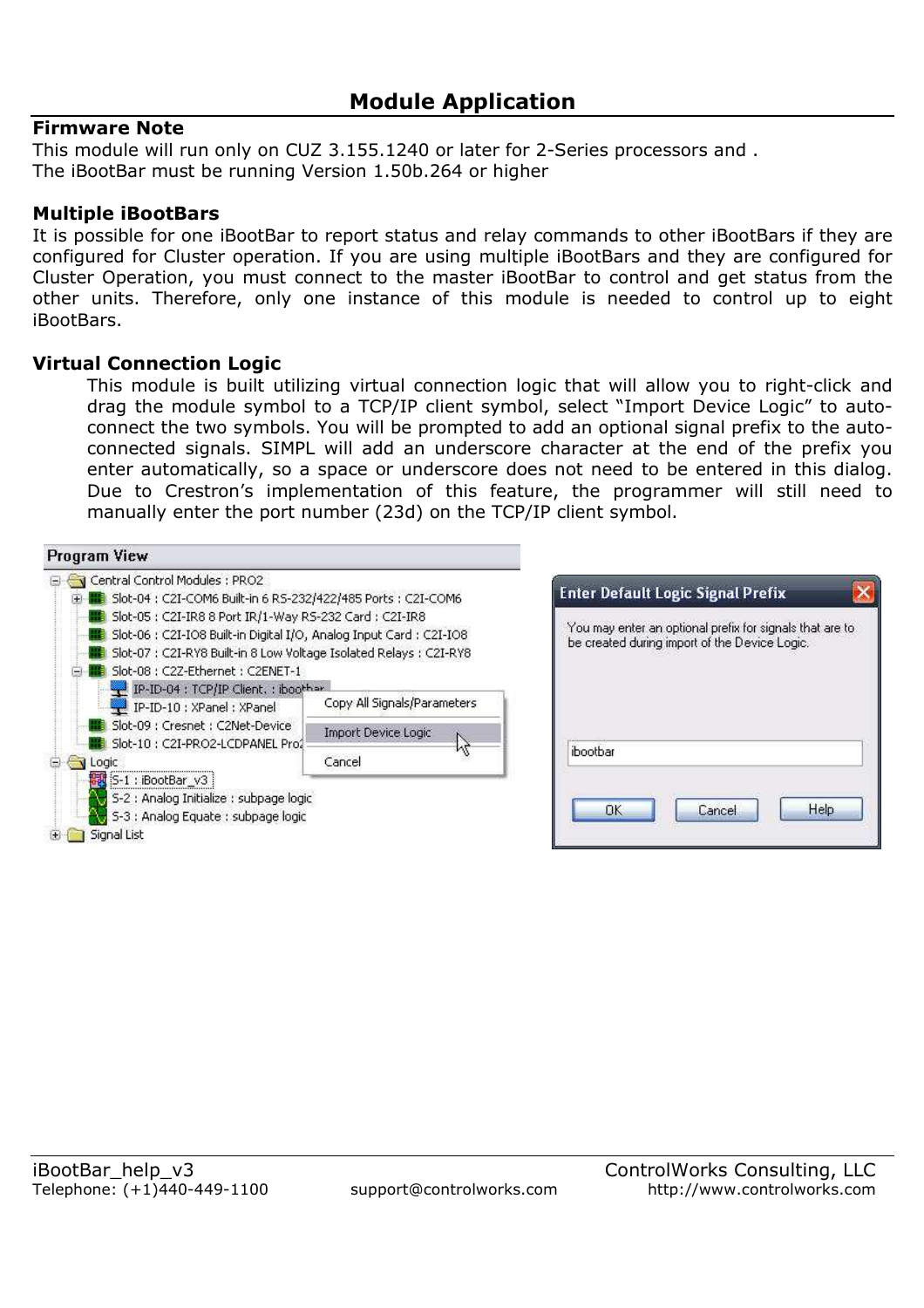Also utilized is connection logic enabling you to right-click and drag the iBootBar module symbol to a touchpanel to have the two symbols auto-connect. Right-click and drag the iBootBar module symbol to a touchpanel and select "Import User Interface Logic" from the drop-down list. You will be prompted for starting join offsets and a signal prefix. Using values of 1 for all of the offsets will connect the joins to match the demo touchpanel files included in the distribution package. You may change this offset to suit the needs of your project.

|                                                                                                                                                                                                                                                           |                                                                                                                                           |                                | Import User Interface Logic                        |                                                       |  |
|-----------------------------------------------------------------------------------------------------------------------------------------------------------------------------------------------------------------------------------------------------------|-------------------------------------------------------------------------------------------------------------------------------------------|--------------------------------|----------------------------------------------------|-------------------------------------------------------|--|
|                                                                                                                                                                                                                                                           |                                                                                                                                           |                                |                                                    | Select starting joins from which logic will be offset |  |
|                                                                                                                                                                                                                                                           |                                                                                                                                           |                                | Inputs                                             | <b>Outputs</b>                                        |  |
|                                                                                                                                                                                                                                                           |                                                                                                                                           | Digitals:                      |                                                    |                                                       |  |
|                                                                                                                                                                                                                                                           |                                                                                                                                           | Analogs:                       |                                                    |                                                       |  |
|                                                                                                                                                                                                                                                           |                                                                                                                                           | Serials:                       |                                                    | 1                                                     |  |
| Program View                                                                                                                                                                                                                                              |                                                                                                                                           |                                |                                                    |                                                       |  |
| G Central Control Modules : PRO2<br>El .: Slot-04 : C2I-COM6 Built-in 6 RS-232/422/485 Ports : C2I-COM6<br>Slot-05 : C2I-IR8 8 Port IR/1-Way R5-232 Card : C2I-IR8<br><b>HE Slot-08 : C2Z-Ethernet : C2ENET-1</b><br>IP-ID-04 : TCP/IP Client. : ibootbar | Slot-06 : C2I-IO8 Built-in Digital I/O, Analog Input Card : C2I-IO8<br>Slot-07 : C2I-RY8 Built-in 8 Low Voltage Isolated Relays : C2I-RY8 | Signal Naming<br>during import | Optional prefix for signals that are to be created |                                                       |  |
| IP-ID-10 : XPanel : XPan-1<br>Slot-09 : Cresnet : C2Net-De                                                                                                                                                                                                | Copy All Signals/Parameters                                                                                                               | iboot                          |                                                    |                                                       |  |
| Slot-10 : C2I-PRO2-LCDPANI<br><b>N</b> Logic<br>e.                                                                                                                                                                                                        | Import User Interface Connection Logic                                                                                                    |                                |                                                    |                                                       |  |
| 5-1 : iBootBar_v3<br>剁                                                                                                                                                                                                                                    | Nζ<br>Cancel                                                                                                                              |                                |                                                    |                                                       |  |
| S-2 : Analog Initialize : subpage logic<br>S-3 : Analog Equate : subpage logic<br>Signal List<br>Œ.                                                                                                                                                       |                                                                                                                                           | OK                             | Cancel                                             | Help                                                  |  |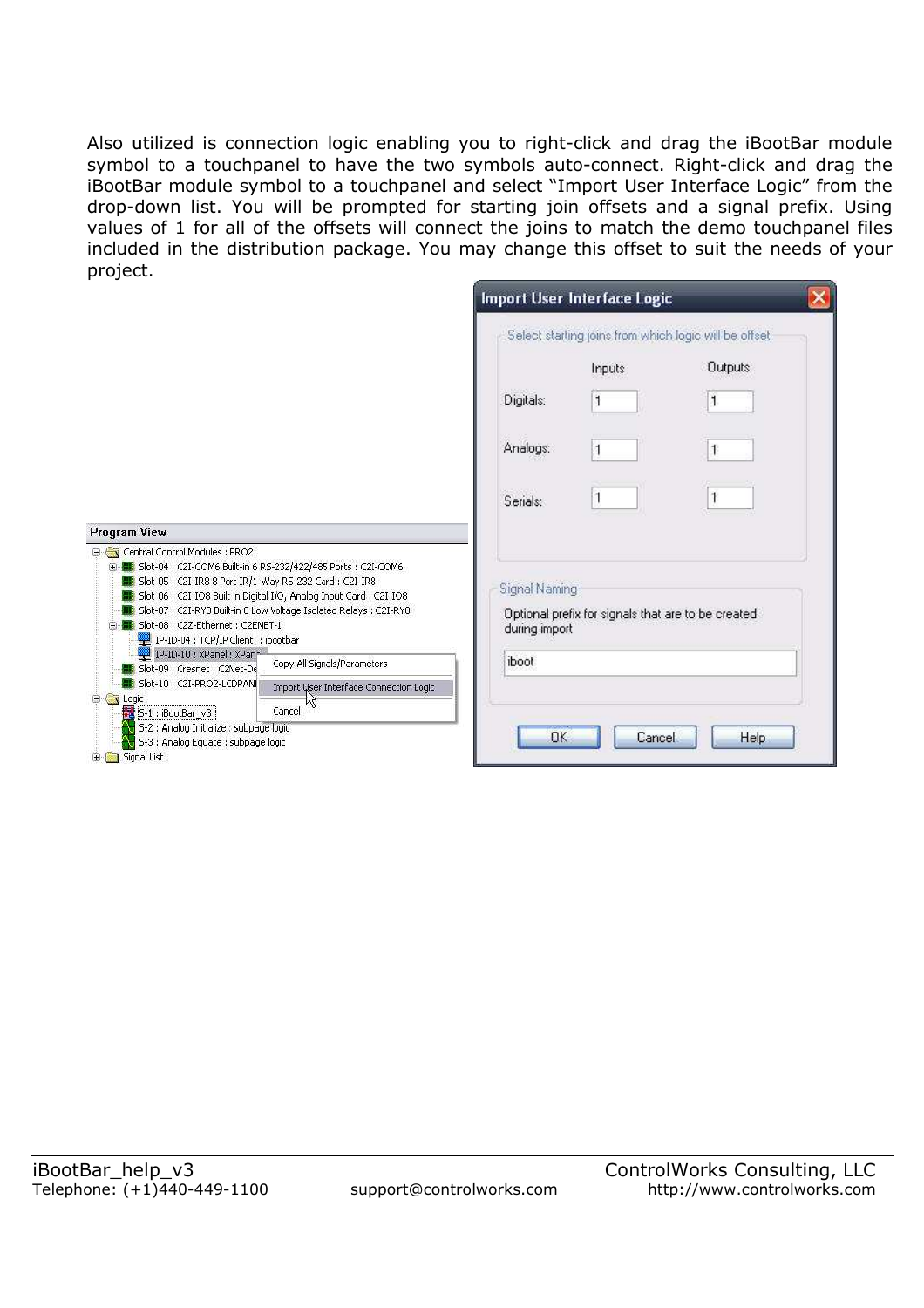# **Signal and Parameter Descriptions**

Bracketed signals such as "[signal\_name]" are optional signals

## **DIGITAL INPUTS**

|                                                                                                            | using RS-232.                                           |
|------------------------------------------------------------------------------------------------------------|---------------------------------------------------------|
|                                                                                                            |                                                         |
|                                                                                                            | communication                                           |
|                                                                                                            |                                                         |
|                                                                                                            | <b>iBootBar</b>                                         |
|                                                                                                            |                                                         |
| [set_device1_outlet1_on] - [set_device8_outlet1_on]pulse to set the corresponding outlet to the on state   |                                                         |
| [set_device1_outlet1_off] - [set_device8_outlet8_off]pulse to set the corresponding outlet to the on state |                                                         |
| [set_device1_outlet1_cycle] -                                                                              |                                                         |
|                                                                                                            |                                                         |
|                                                                                                            | state, to the off state, and then back to the on state. |

## **ANALOG INPUTS**

tcp-ip\_status .............................................................tie to "status" of the TCP/IP client. Not needed if using RS-232

## **SERIAL INPUTS**

client\_rx\$ ..................................................................tie to "RX\$" on your TCP/IP Client or RS-232 port

#### **DIGITAL OUTPUTS**

[connected] ...............................................................high if the module has successfully connect to the iBootBar via TCP/IP [device1\_outlet1\_on\_fb] - [device8\_outlet8\_on\_fb] .......high if the corresponding outlet is in the on state [device1\_outlet1\_off\_fb] - [device8\_outlet8\_off\_fb] .......high if the corresponding outlet is in the off state  $[device1$  outlet1 cycling  $fb]$  – [device8\_outlet8\_cycling\_fb] .......................................high when the corresponding outlet is cycling from the on state, to the off state, and then back to the on state.

## **ANALOG OUTPUTS**

[device1\_current\_amps\_x\_10] – [device8\_current\_amps\_x\_10] ....................................displays the amount of energy being consumed at any given point. The output format is a 4 digit number so you must assign the decimal correctly in vision tools.

## **SERIAL OUTPUTS**

client\_tx\$ ..................................................................tie to "TX\$" on your TCP/IP Client or RS-232 port [device1\_name\$] - [device8\_name\$] .............................name of the iBootBar as declared in its web utility [device1\_outlet1\_name\$] – [device8\_outlet8\_name\$] ....names of each of the outlets on each of the devices as declared in its web utility.

## **PARAMETERS**

| web utility. Default is admin. |
|--------------------------------|
|                                |
| web utility. Default is admin. |
|                                |
| $0 = TCP/IP$ , 1 = RS-232      |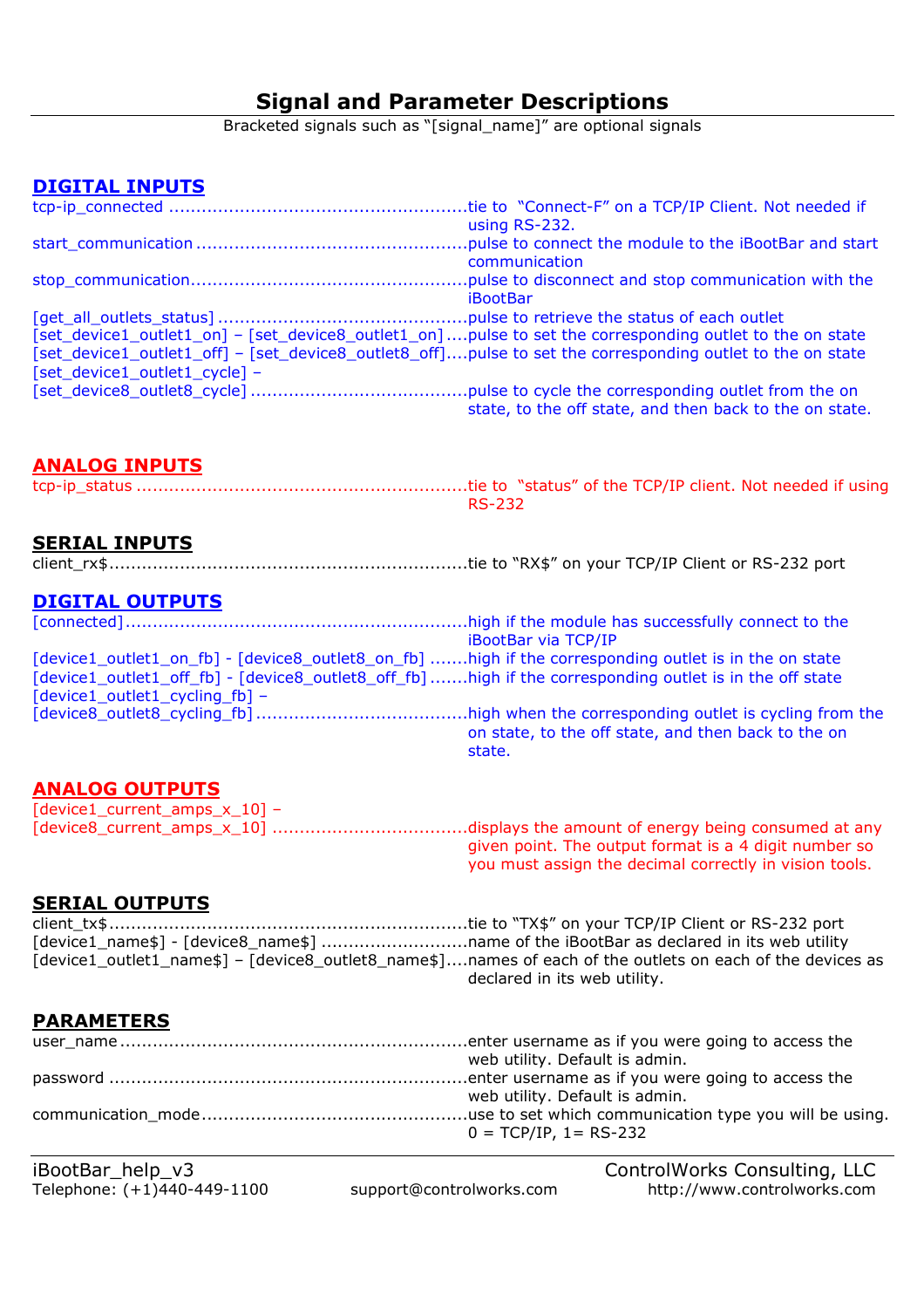This module is supported by ControlWorks Consulting, LLC. Should you need support for this module please email support@controlworks.com or call us at 440-449-1100. ControlWorks normal office hours are 9 AM to 5 PM Eastern, Monday through Friday, excluding holidays.

Before calling for support, please ensure that you have loaded and tested operation using the included demonstration program and touchpanel(s) to ensure that you understand the correct operation of the module. It may be difficult for ControlWorks to provide support until the demonstration program is loaded.

Updates, when available, are automatically distributed via Email notification to the address entered when the module was purchased. In addition, updates may be obtained using your username and password at http://www.controlworks.com/customerlogin.aspx .

# **Distribution Package Contents**

The distribution package for this module should include: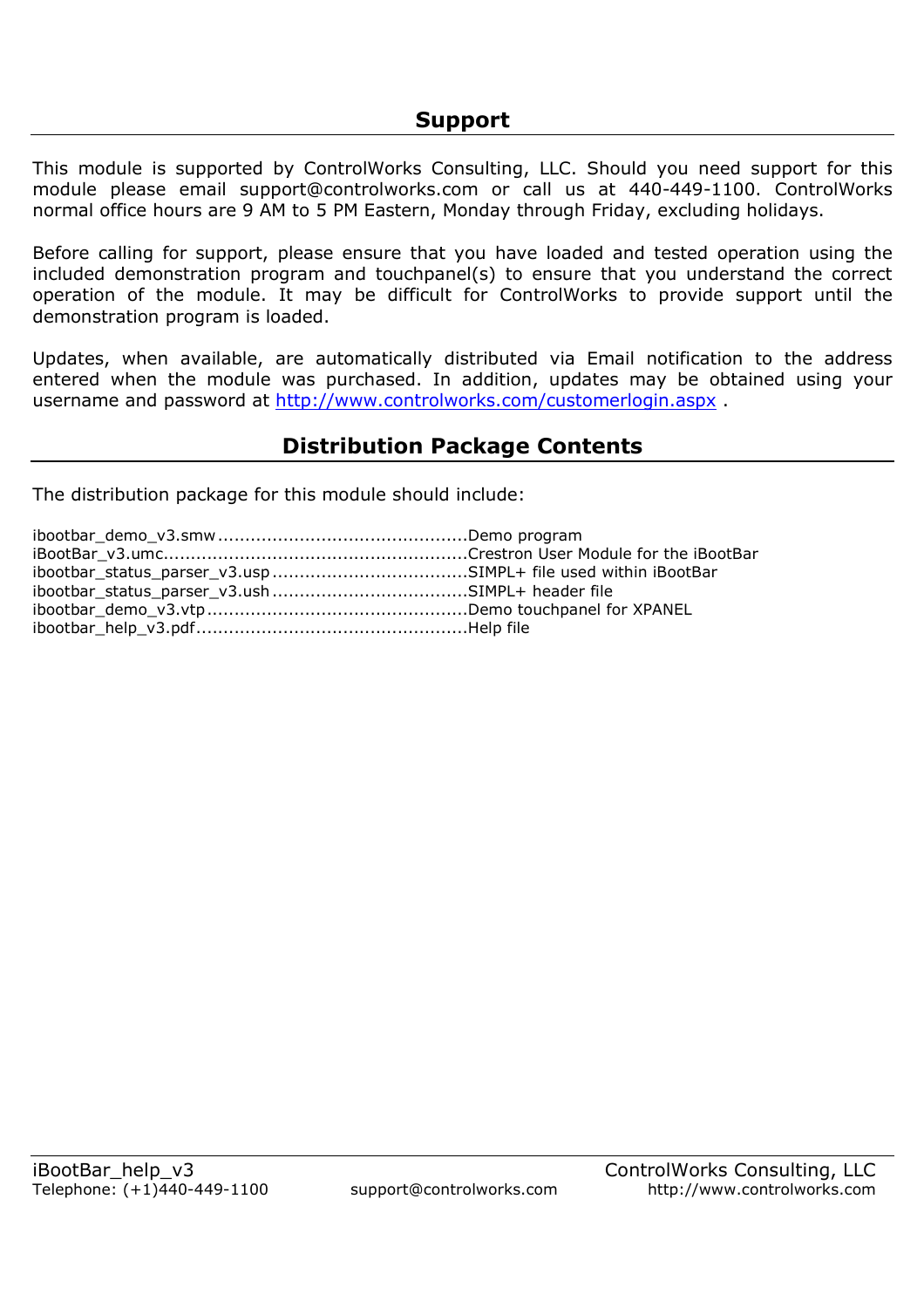V1 gary@controlworks.com 5-11-2009 -Initial Release

V2 gary@controlworks.com 10-12-2010 -Added support for multiple iBootBars

-Added support for communicating via RS-232

V3 gary@controlworks.com 10-27-2011

-Added parsing for outlet names

-compiled and tested for Series3 compatibility

## **Development Environment**

This module version was developed on the following hardware and software. Different versions of hardware or software may or may not operate properly. If you have questions, please contact us.

| <b>Crestron Hardware</b>      | <b>Firmware Version</b> |
|-------------------------------|-------------------------|
| Crestron MC3 Processor        | 1.001.0017              |
| Crestron PRO2 Processor       | 4.003.0015              |
|                               |                         |
| <b>Software</b>               | <b>Software Version</b> |
| <b>Crestron SIMPL Windows</b> | 3.02.10.00              |
| Crestron Vision Tools Pro-e   | 4.3.13.01               |
| Device Database               | 35.05.004.00            |
| <b>Crestron Database</b>      | 27.00.010.00            |
| Crestron Toolbox              | 2.27.040.18             |
|                               |                         |
| <b>Dataprobe Hardware</b>     | <b>Firmware Version</b> |
| iBootBar                      | 1.5b.264                |